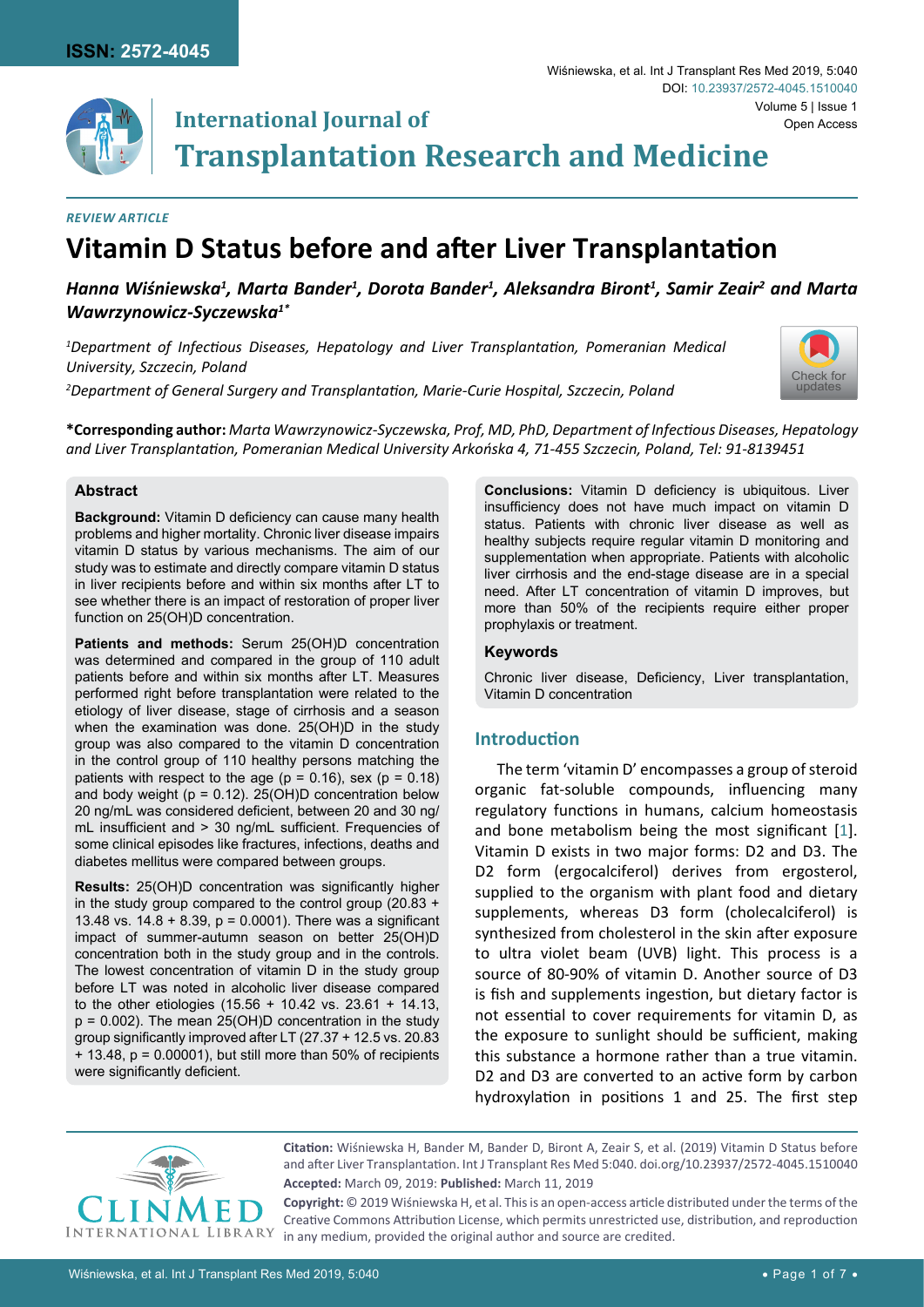of hydroxylation is done by the liver where 25(OH)D (calcidiol) is formed. The second hydroxylation - to the form of 1,25(OH)2D2 or 1,25(OH)2D3 (calcitriol) - takes place in kidneys and the other organs. Calcitriol is the right active hormone that stimulates vitamin D receptor. Circulating 25(OH)D binds to the albumin and vitamin D binding protein (DBP), and this complex reflects vitamin D reserves and makes up to 99% of its total concentration in the body [\[2\]](#page-6-7). Measurements of 25(OH) D are used to determine the vitamin D status, not only because of its highest concentration, but also because of the relatively long half-life of 2-3 weeks. The active form of vitamin D has a half-life of about 4 hours, 1000 times lower serum concentration, its level depends on 25(OH)D, and the metabolism is regulated by serum levels of parathormone (PTH), calcium and phosphates. Due to secondary hyperparathyroidism serum level of 1,25(OH)2D is frequently normal or elevated despite severe vitamin D deficiency [[3](#page-6-8)].

Classically, vitamin D is responsible for the calciumphosphate homeostasis and metabolism. It increases an uptake of calcium and phosphorus from gastrointestinal tract, and inhibits secretion of PTH by a direct influence on parathyroid glands and indirectly by increasing calcium and phosphorus concentrations. But the role of vitamin D is far broader. It regulates the expression

of about 200 genes and its deficiency is associated with higher mortality, higher frequency of cardiovascular disease, malignancies, decreased immunity, infections and diabetes [\[4,](#page-6-1)[5](#page-6-2)].

The most desirable serum level of 25(OH)D is around 30 ng/mL (~75 nmol/L). Levels between 20 and 30 ng/ mL mean insufficient concentration, and below 20 ng/ mL define vitamin D deficiency. Sometimes levels below 10 ng/mL are considered a severe deficiency. Vitamin D toxicity is rare, but levels above 100 ng/mL should not be exceeded [\[5,](#page-6-2)[6](#page-6-3)].

In chronic liver disease the optimal vitamin D levels were not clearly defined, but according to the standard definition deficiency and insufficiency are observed in the majority of patients, ranging between 64 and 92% [\[7](#page-6-4)]. It is attributed to many factors such as: Malabsorption, liver failure to hydroxylate D2 and D3, and decreased albumin and DBP synthesis [\[8,](#page-6-5)[9](#page-6-6)]. Moreover, bed-rest, quite common in the end-stage disease, and limited exposure to sunlight play an important role. The incidence of deficiency increases together with the progression of liver disease. Liver transplantation can reverse many pathophysiological mechanisms impairing vitamin D status and improvement in vitamin D concentration is expected in the recipients. Despite

<span id="page-1-0"></span>

| Table 1: Characteristics of the study group and the control group. |  |
|--------------------------------------------------------------------|--|
|--------------------------------------------------------------------|--|

| <b>Study parameter</b>           | Study group, $n = 110$ | Control group, $n = 110$ | P value |
|----------------------------------|------------------------|--------------------------|---------|
| Sex                              |                        |                          |         |
| Female (n, %)                    | 45 (41)                | 55 (50)                  | 0.17    |
| Male (n, %)                      | 65 (59)                | 55 (50)                  |         |
| Age in years,                    | $19-73(53 \pm 13)$     | $19-75(51 \pm 11)$       | 0.16    |
| range (mean $\pm$ SD)            |                        |                          |         |
| Body mass index (BMI),           | 18.9-42.8              | 19.17-41.65              | 0.12    |
| range (mean $\pm$ SD)            | $(27.47 \pm 4.74)$     | $(26.13 \pm 5.19)$       |         |
| Etiology of liver disease (n, %) |                        |                          |         |
| <b>ALD</b>                       | 38(35)                 |                          |         |
| Non-ALD                          | 72 (65)                | <b>NA</b>                |         |
| CTP scale (n, %)                 |                        |                          |         |
| A                                | 44 (40)                |                          |         |
| B                                | 45 (41)                | <b>NA</b>                |         |
| $\mathsf C$                      | 21(19)                 |                          |         |
| MELD score,                      |                        |                          |         |
| range (mean $\pm$ SD)            | $6-43(14.04 + 7.92)$   | <b>NA</b>                |         |
| MELD score (mean $\pm$ SD)       |                        |                          |         |
| <b>ALD</b>                       | $16.13 \pm 7.99$       |                          |         |
| Non-ALD                          | $12.92 \pm 7.71$       | <b>NA</b>                |         |
|                                  | $p = 0.042$            |                          |         |
| Episodes of fractures (n, %)     | 9(8.2)                 | 20 (18.2)                | 0.028   |
| Diabetes mellitus (n, %)         | 25(22.7)               | 2(1.8)                   | 0.0000  |
| Death $(n, %)$                   | 9(8.2)                 | Not noted                |         |

CTP scale: Child-Turcotte-Pugh; NA: Non-applicable; MELD: Model of end-stage liver disease; ALD: Alcoholic liver disease.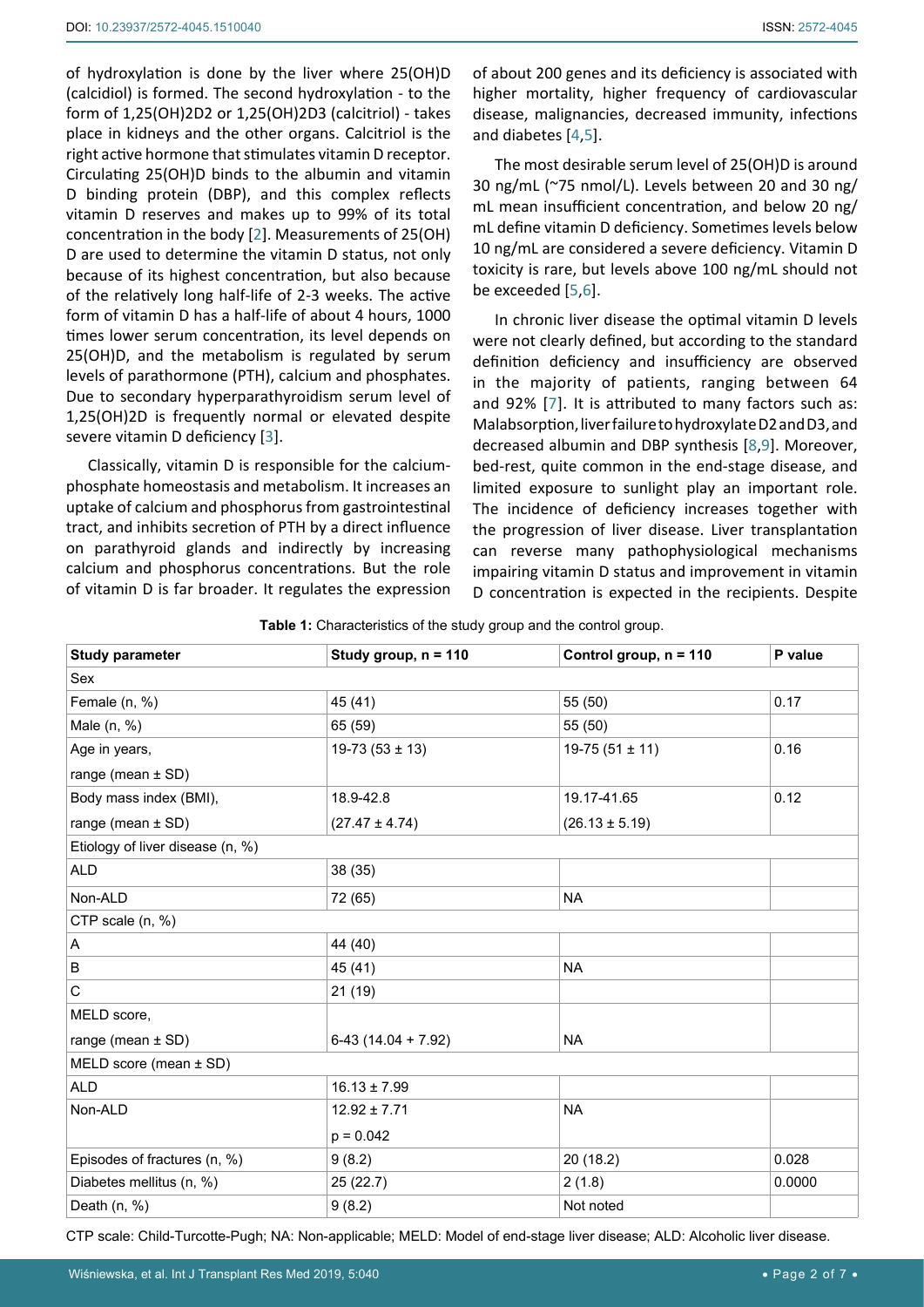the potential of vitamin D deficiency to induce various morbid conditions, including dysregulation of immune cell function, important in the transplant setting [[10\]](#page-6-9), publications on vitamin D in the context of liver transplantation are scarce. The purpose of this study was to determine and directly compare vitamin D status in patients before and within six months after liver transplantation to see whether there are significant changes in 25(OH)D concentrations after restoration of proper liver function. Additionally, we aimed to evaluate 25(OH)D serum level in association with Child-Turcotte-Pugh (CTP) classification, etiology of liver disease (alcoholic versus non-alcoholic), model of end-stage liver disease (MELD) score and the time when surgery was done (winter-spring vs. summer-autumn).

# **Patients and Methods**

This prospective cohort study was performed in the group of 110 consecutive patients transplanted between August 2015 and June 2017. This group consisted of 65 (59%) males and 45 (41%) females in the median age of 57 years (intelligence quotient range: IQR 45 - 63); The mean age was 53 + 13 years. The model of end-stage liver disease (MELD) was calculated in every case and the median score was 12 points (IQR: 8-17). CTP classification was as follows: Child A - 44 patients (40%), Child B - 45 patients (41%), Child C - 21 patients (19%). Alcoholic liver disease was diagnosed in 38 patients (35%), and in the remaining 72 patients (65%) the etiology was non-alcoholic with the predominance of HCC (23 patients) and chronic HCV infection (22 patients). The reason to transplant Child A patients was HCC in most cases. These data are shown in [Table 1](#page-1-0). In the post-transplant observation a special attention was paid on bone fractures, infections, diabetes mellitus and death.

Control group consisted of 110 healthy persons with no evidence of liver disease (ultrasound normal, liver enzymes within normal range) matching the study group with respect to the age ( $p = 0.16$ ), sex ( $p = 0.18$ ) and body mass index (BMI,  $p = 0.1226$ ). This group was selected from the HIV-negative controls, used for the project supported by the National Science Center in

Poland: OPUS UMO-2011/01/B/NZ7/04260, devoted to vitamin D status in HIV patient population. Episodes of bone fractures were more frequent in the control group ( $p = 0.028$ ), whereas diabetes mellitus (DM) was noted significantly more frequently in the study group  $(p = 0.0000)$ . There were 9 deaths in the study group, 5 in the first 30 days post-transplant and no death was noted in the control group. Infectious episodes such as urinary tract infection, pneumonia, acute tonsillitis or sinusitis, erysipelas, etc., did not differ significantly between groups.

In all patients from the study group, 25(OH)D was measured before liver transplantation. LTs were performed between 1<sup>st</sup> of November and 31<sup>st</sup> of May in 76 patients, whereas in 34 patients LTs were performed between  $1^{st}$  of June and  $31^{st}$  of October. Similarly, the control group was divided in the same manner - 60 measurements were performed in the autumn-winter time, and 50 in spring-summer time. Vitamin D status was then checked in 105 liver recipients approximately 6 months after LT. In 5 patients it was not measured due to the early post-transplant death. These data are shown in [Table 2](#page-2-0). All post transplant patients received a daily dose of 600 units of vitamin D supplementation [[6](#page-6-3)].

Statistical analysis was performed using the commercial software Statistica (13PL, STATSOFT Polska, Warsaw, Poland). The Mann-Whitney's U-test and Student-T tests were used for the comparisons of parametric independent variables, Wilcoxon test for dependent parametric variables and ANOVA and Chi2 test for non-parametric variables. Confidence intervals (CI) and interquartile ranges (IQR) were indicated where appropriate. P value < 0.05 was considered statistically significant.

### **Results**

The study group and the control group differed in respect to the 25(OH)D concentration which was significantly higher in the study group compared to the control group  $(20.83 + 13.48 \text{ vs. } 14.8 + 8.39)$ , p = 0.0001). Albeit higher in the study group, statistical significance

| <b>Studied parameter</b>                                                                                             | Study group, $n = 110$              | Control group, $n = 110$     | P value |
|----------------------------------------------------------------------------------------------------------------------|-------------------------------------|------------------------------|---------|
| Measurements according to season:                                                                                    |                                     |                              |         |
| November - May $n\%$ ),                                                                                              | 76 (69)                             | 60(55)                       |         |
| Range (mean $\pm$ SD)                                                                                                | $3-57.1(19.1 \pm 13.62)$            | $4-23.5(10.34 \pm 8.39)$     | 0.00000 |
| June - October n(%),                                                                                                 | 34(31)                              | 50(45)                       |         |
| Range (mean $\pm$ SD)                                                                                                | 4.3-70 (24.7 $\pm$ 13.48)           | $5.31 - 51.3$ (20.15 ± 8.88) | 0.1006  |
|                                                                                                                      | $P = 0.0435$                        | $P = 0.0002$                 |         |
| Baseline 25(OH)D concentration $\text{[ng/mL]}$ , range (mean $\pm$ SD)                                              | $3-70$ (20.83 ± 13.48) <sup>*</sup> | $4-51.3(14.8 \pm 8.39)$      | 0.0001  |
| 25(OH)D concentration after LT [ng/mL], range (mean $\pm$ SD), 3.7-54.6 (27.37 $\pm$ 12.5) <sup>*</sup><br>$n = 105$ |                                     | <b>NA</b>                    |         |

<span id="page-2-0"></span>**Table 2:** Concentration of 25(OH)D in the study group and the control group.

\*Statistically significant difference, p = 0.00001.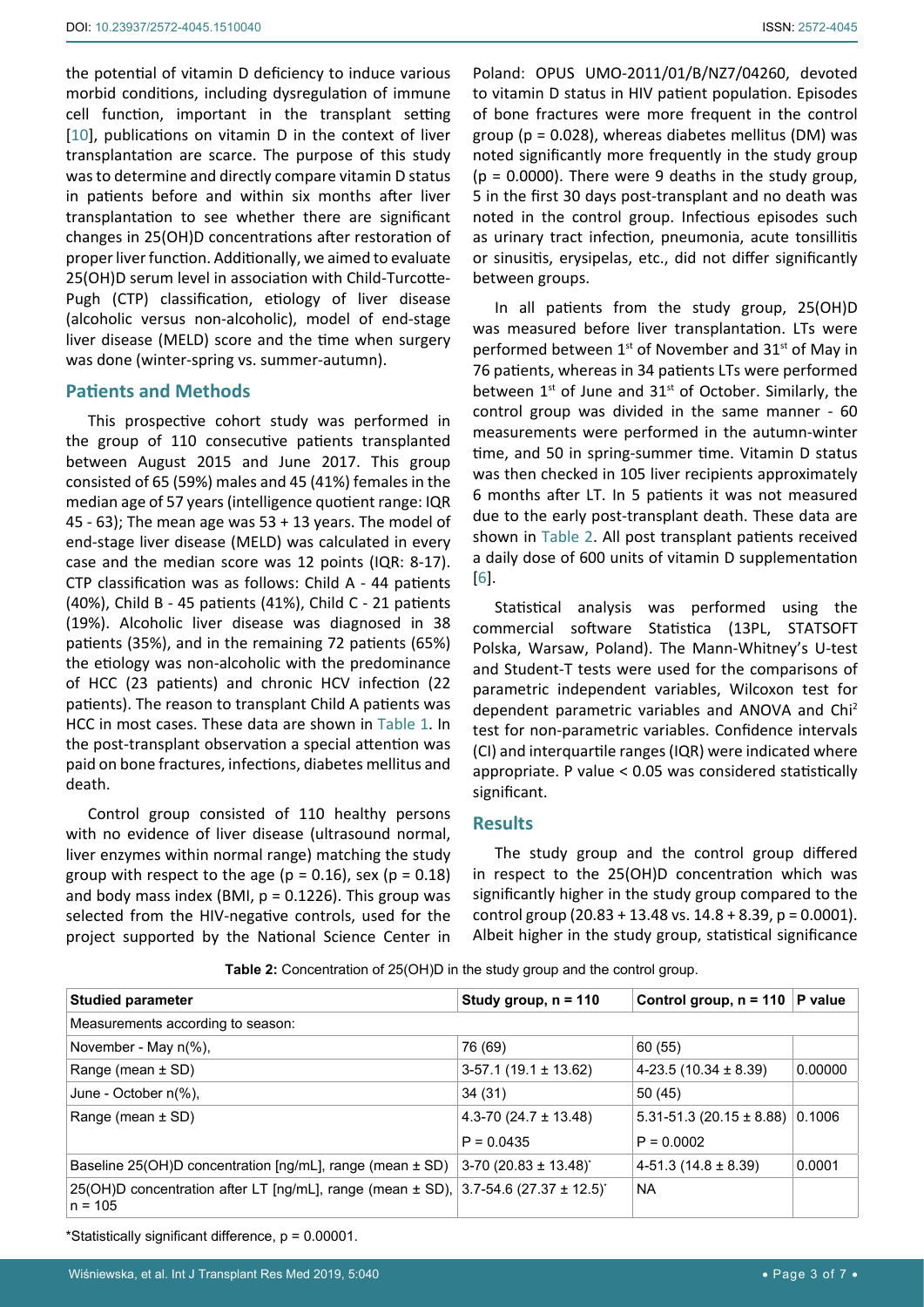| <b>Study subgroups</b> | 25(OH)D before LT [ng/mL], range<br>$(mean + SD)$ , n = 110 | 25OHD after LT (ng/mL), range<br>$(mean + SD)$ , n = 105 | P value   |
|------------------------|-------------------------------------------------------------|----------------------------------------------------------|-----------|
| Total                  | $3-70(20.83 + 13.48)$                                       | $3.7 - 54.6$ (27.37 + 12.5)                              | 0.00001   |
| ALD                    | $3-41.4(15.56 + 10.42)$                                     | $3.9 - 53.7 (27.47 + 12.97)$                             | 0.0000009 |
| Non-ALD                | $3-70(23.61 + 14.13)$                                       | $3.7 - 54.6$ (27.32 + 12.35)                             | 0.0334    |
|                        | $P = 0.002$                                                 | $P = 0.37$                                               |           |
| CTP A, $n = 44$        | $3.5 - 57.1$ (24.15 + 13.47)                                | $6.8 - 53.9$ (27.48 + 11.87) <sup>*</sup>                | 0.6535    |
| CTP B, $n = 45$        | $3-70(20.28 + 14.37)$                                       | $3.9 - 54.6$ (27.81 + 13.51) <sup>**</sup>               | 0.00712   |
| $CTP C, n = 21$        | $3-32(15.06 + 7.99)$                                        | $3.7 - 46.1 (26.21 + 12.16)$ <sup>***</sup>              | 0.00144   |

<span id="page-3-0"></span>**Table 3:** 25(OH)D concentration in the study group before and after LT.

\*n = 43, \*\*n = 42, \*\*\*n = 20.

<span id="page-3-1"></span>**Table 4:** Comparison of 25(OH)D concentration after LT (n = 105) in relation to the clinical episodes.

| <b>Clinical episode</b> | Yes                          | No                           | P value |
|-------------------------|------------------------------|------------------------------|---------|
| Fractures, $n = 9$      | 11.9-40.1 (28.69 $\pm$ 8.84) | $3.7 - 54.6$ (27.25 ± 12.82) | 0.75    |
| NODAT, $n = 25$         | $3.7 - 54.4$ (26.48 ± 15.77) | $3.9 - 54.6$ (27.65 ± 11.4)  | 0.53    |
| Infections, $n = 35$    | $3.7 - 53.7$ (25.77 ± 11.75) | $3.9 - 54.6$ (28.16 ± 12.86) | 0.58    |
| Death, $n = 9$          | $9.2 - 31.5(20.44 \pm 7.71)$ | $3-70(20.86 \pm 13.9)$       | 0.69    |

NODAT: New onset diabetes mellitus after transplantation.

disappeared between measures performed in summerautumn period (20.15 + 8.88 vs. 24.7 + 13.48, p = 0.1006). Mean 25(OH)D concentration was significantly higher when examined in summer-autumn period in comparison with winter-spring measurements, either in the study group ( $p = 0.0435$ ) or in the control group ( $p =$ 0.0002). It is shown in [Table 2.](#page-2-0) The lowest concentration of vitamin D in the study group before LT was noted in patients with ALD and the mean value was comparable to the mean value in the control group (15.56 + 10.42 vs.  $14.8 + 8.39$ ,  $p = 0.6512$ ), whereas it differed significantly from the mean 25(OH)D concentration in non-ALD patients  $(15.56 + 10.42 \text{ vs. } 23.61 + 14.13, \text{ p} = 0.002)$ . These comparisons are shown in [Table 3](#page-3-0). Lower 25(OH) D concentration corresponded to the severity of liver disease as the MELD score was significantly higher in ALD group than in the non-ALD patients (16.13 + 7.99 vs. 12.92 + 7.71, p = 0.042) ([Table 1](#page-1-0)).

The mean 25(OH)D concentration in the study group was significantly higher after LT than before  $(27.37 + 12.5 \text{ vs. } 20.83 + 13.48, p = 0.00001)$ . According to ANOVA analysis deaths after transplantation were not correlated with vitamin D concentration, neither infectious episodes, de novo diabetes mellitus development and bone fractures ([Table 4](#page-3-1)). Higher frequency of diabetes mellitus in the study group in comparison with the control group was related to the diabetogenic influence of immunosuppressive drugs such as prednisolone and tacrolimus, causing newonset DM.

The study group and the controls were also split into subgroups: with severe vitamin D deficiency defined as  $25(OH)D < 20$  ng/mL, insufficiency (25(OH) D 20-30 ng/mL) and sufficiency  $(25(OH)D > 30$  ng/

mL), and then compared. The Chi<sup>2</sup> analysis revealed significant differences in percentage of subjects while comparing study group before and after transplantation to the control group, with higher frequency of vitamin D deficiency in the control group (76.4% vs. 51%;  $p =$ 0.00003 and 76.4% vs. 29%; p = 0.00000, respectively) [\(Figure 1](#page-4-0) and [Figure 2\)](#page-4-1). The percentage of subjects in previously mentioned groups were also significantly different while comparing results in the study group before and after LT. After LT severe vitamin D deficiency was less frequent with higher frequency of vitamin D sufficiency. It increased from 29% before LT to 51% after LT ( $p = 0.036$ ) as shown in [Figure 3](#page-5-0).

25(OH)D concentration differed in respect to the stage of liver cirrhosis. Child A patients had the highest vitamin D level when compared to the B and C classes (p = 0.0055). These differences disappeared after transplantation [\(Table 3\)](#page-3-0).

#### **Discussion**

Vitamin D deficiency is considered a world-wide problem. It is estimated that more than billion people in the world are mildly or severely deficient [[11](#page-6-10)]. This deficiency is related to the inadequate sunlight exposure in most instances, even in sunny regions such as Australia, Middle East, India, Africa and South America [\[2\]](#page-6-7). Above or below certain latitude (33°) skin synthesis of vitamin D is almost absent in winter months, so at the end of winter more than 50% of healthy population in Northern Europe and in the United States show deficient vitamin D levels. In the summer months skin production of vitamin D can be reduced by many factors such as time of the day, clothes, topical application of sunscreens or skin hyperpigmentation. Sunscreens with protection factor of 30 (allowing to stay in the sun 300 minutes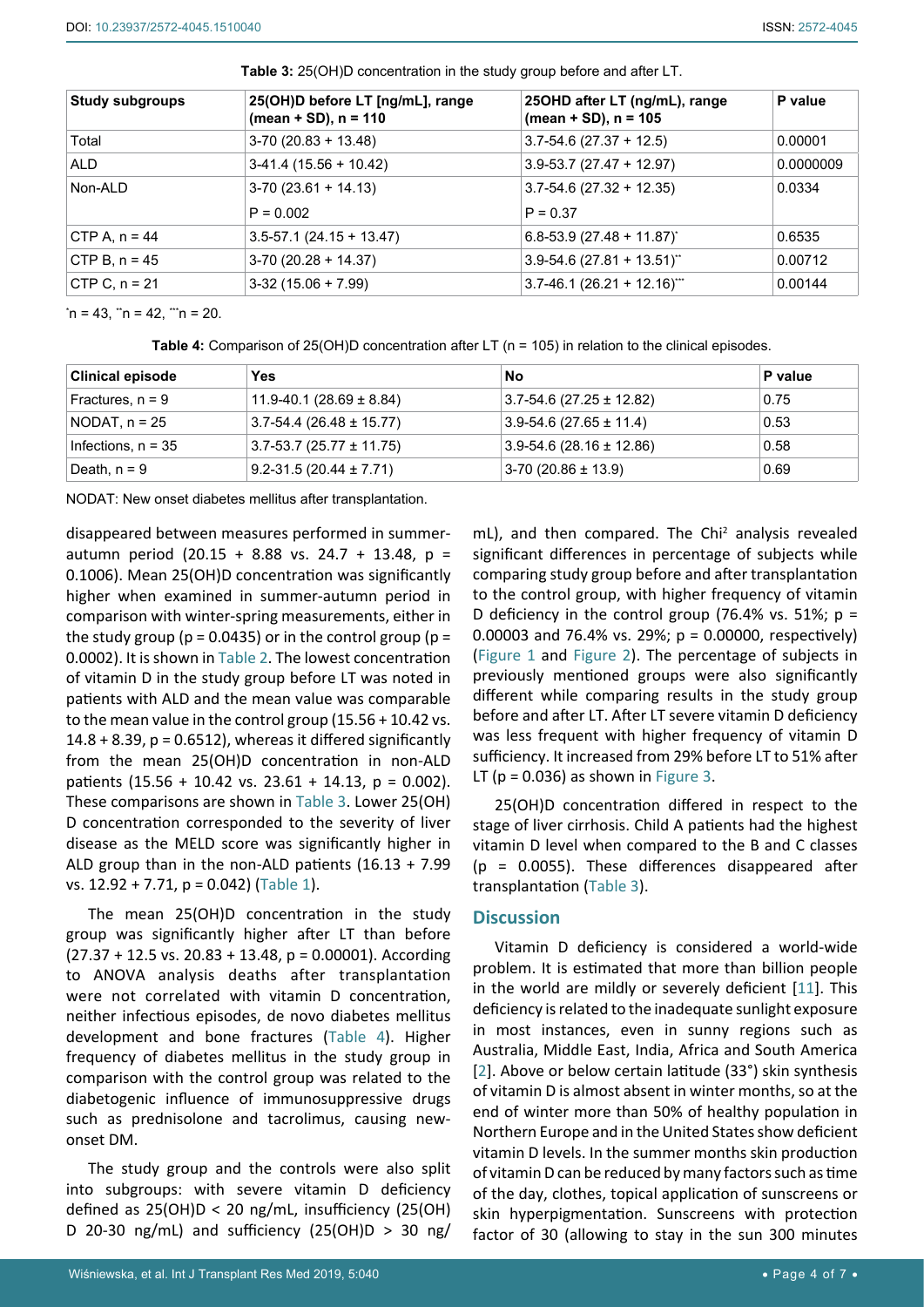<span id="page-4-0"></span>



<span id="page-4-1"></span>

without burning by blocking UBV rays) reduce vitamin D synthesis in the skin by 95% [[12](#page-6-12)]. Due to the fear of skin cancer the recommended time of sunlight exposure, however, was not proposed. Less important in causing vitamin D deficiency is poor dietary intake, higher need in some instances, decreased absorption or increases excretion. Very few foods contain naturally or are fortified with vitamin D, so people at risk require either prevention or treatment with vitamin D supplements for most of the year. Clinical consequence of vitamin D deficiency is rickets in children, osteoporosis and bone fractures in adults, tendency to develop diabetes mellitus, susceptibility to infections, cardiovascular complications and neoplasms [[2](#page-6-7)[,11](#page-6-10)]. It is also connected

with depression, fatigue and obesity. It was shown that there is a relationship between low vitamin D concentration and breast, prostate and colon cancers [\[13](#page-6-11)]. The standard recommended daily intake of vitamin D for adults is 600 IU, but it is not known whether it is enough to protect from the potential nonskeletal health problems. To raise vitamin D to the appropriate level (> 30 ng/mL) in case of insufficiency approximately 1500- 2000 units of D2 or D3 should be supplemented daily. Treatment in severe deficiency requires either dosing of 50,000 IU every week for 8 weeks or the equivalent of 6000 IU daily to achieve adequate concentration [[6](#page-6-3)].

Our study clearly shows that vitamin D deficiency is virtually ubiquitous in the Polish population. More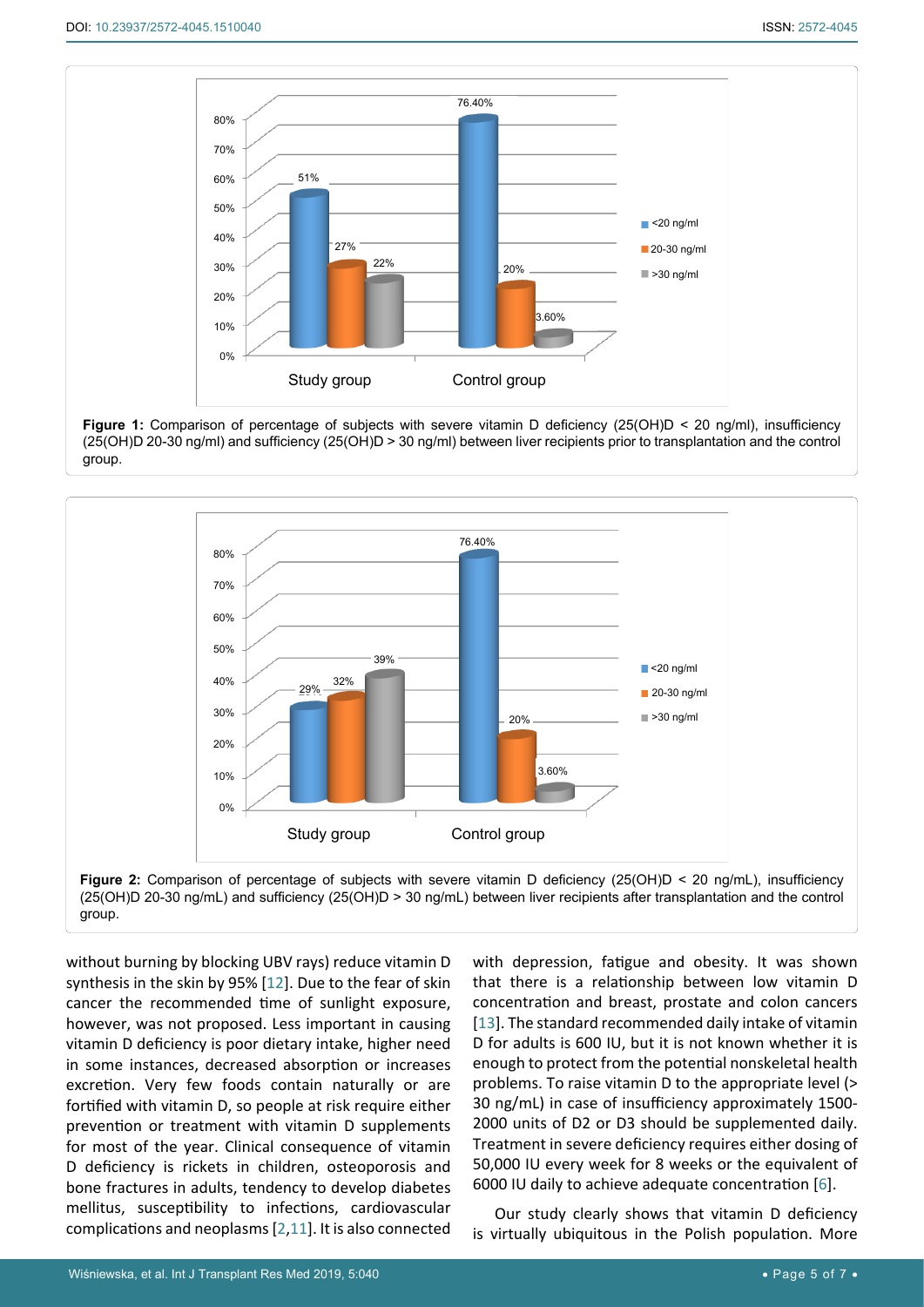<span id="page-5-0"></span>

than 96% of healthy subjects and 78% of patients with chronic liver disease had insufficient 25(OH)D serum levels, more than half of controls being significantly deficient (< 20 ng/mL)and 36 (33%) severely deficient (< 10 ng/mL). In contrast to the other studies where the prevalence of vitamin D deficiency was higher in patients with liver failure than in the general population [[7](#page-6-4),[8](#page-6-5)], in our study vitamin D concentration was paradoxically better in subjects with liver cirrhosis than in the controls, but it can be explained by the medical care provided in chronic liver disease and efficient supplementation in some patients in need. On the other hand, our results give evidence for the dramatic lack of practice guidelines to support vitamin D supplementation in the general population in Poland, especially in winter months. A higher number of bone fractures observed in the control group compared to the study group can be considered as one of the consequence of more frequent and more severe hypovitaminosis D. As expected, measurements performed between November and April showed deeper vitamin insufficiency/deficiency both in patients and in the controls what is consistent with the other studies [\[14](#page-6-15)[,15](#page-6-16)].

In our study vitamin D deficiency correlated with worsening liver function expressed as class C in CTP classification and with alcoholic etiology. In ALD patients mean vitamin D concentration was comparable to the overall low concentration noted in the control group. Hypovitaminosis D is no longer considered typical for cholestatic liver disorders and is related to the degree of liver insufficiency rather than to the etiology [[16\]](#page-6-17). Correlation of vitamin D deficiency with alcoholic etiology was reported else were [\[17\]](#page-6-18). In fact, ALD candidates were the sickest in the study group according to the highest MELD score.

As expected, after liver transplantation mean

vitamin D concentration significantly improved as well as the percentage of patients with sufficient levels. This observation is consistent with the other studies [\[18](#page-6-13)]. Despite this favorable effect, six months after LT more than 50% of liver recipients are still grossly deficient of vitamin D. One of the explanations is that a routine supplementation with 600 IU/d of vitamin D does not cover needs in most instances; deficient patients require not prevention, but treatment and a proper maintenance therapy after achievement of the desirable level. Therefore, vitamin D status should be carefully monitored in every transplant recipient and treatment introduced when necessary. The recommended maintenance dose of vitamin D in deficient patients is 1500-2000 IU/d. Another reason for vitamin D deficiency is glucocorticoid therapy carried out as the element of immunosuppressive regimen by three to six months post-LT. In this period vitamin D requirements seem to be especially high and supplementation should be doubled or even tripled. This is very important in the prevention of falls and bone fractures as these incidents typically increase in the first months after transplantation in comparison with pre-transplant period [\[19](#page-6-14)]. Accordingly, in our study group all 9 episodes of fractures took place in the first six months post-LT. Transplant during winter months was performed at the worse vitamin D status than surgery done in summer-autumn season, so more effective supplementation has to be taken into account in running the post-LT patients in this period.

# **Conclusions**

Our findings show that vitamin D deficiency is very common in the Polish population and almost everybody needs either treatment or supplementation, at least in winter. Liver dysfunction does not have much impact